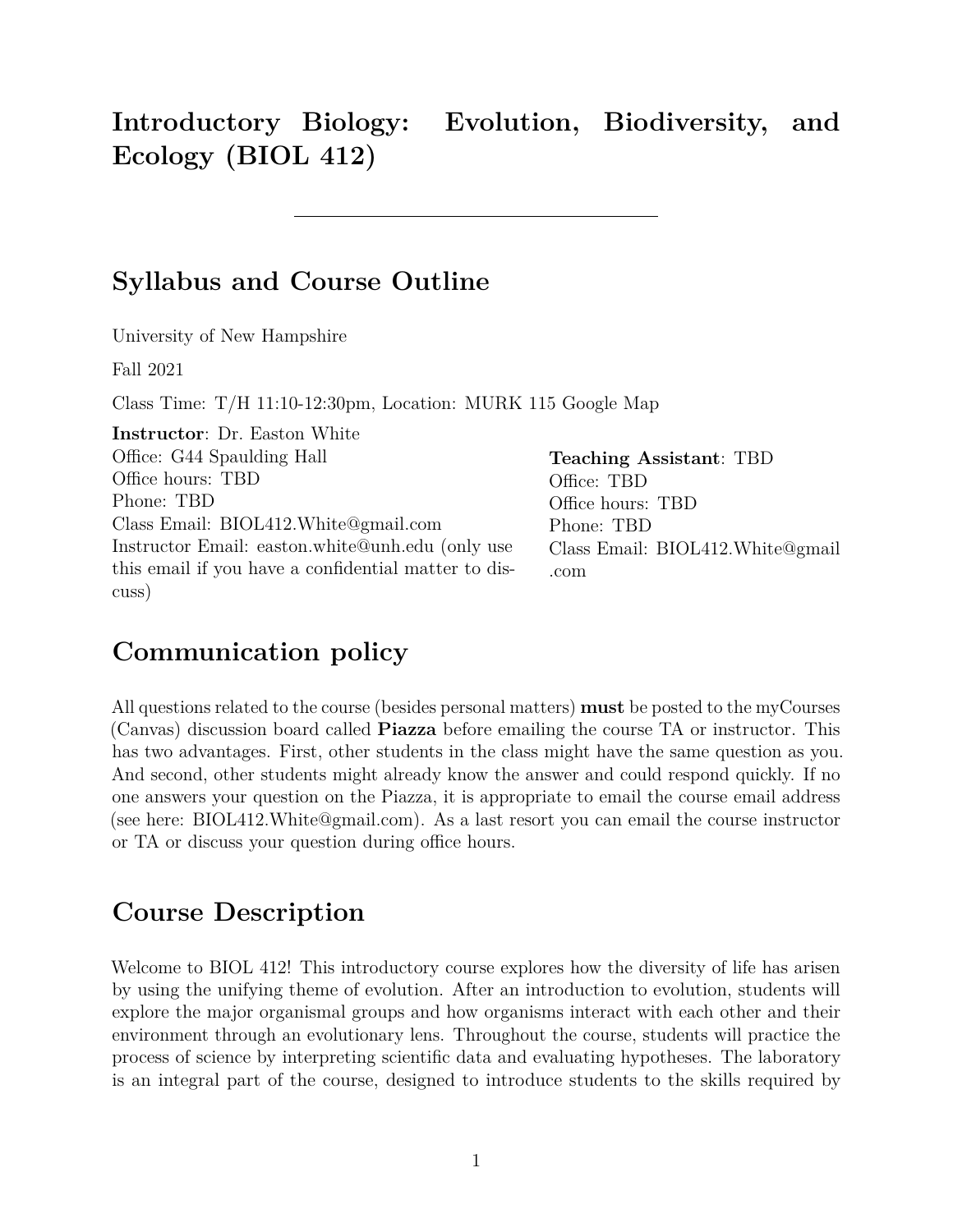biologists as they seek the most strongly supported answers to questions, which is fundamental for providing students with knowledge of science as a way to understand the natural world.

### **Course Learning Objectives**

By the end of this course, students should be able to:

- Explain the process of science.
- Explain the process of evolution and how it has given rise to the diversity of life from a common ancestor.
- Describe the relationship between form and function and how biological structures and systems have evolved to perform particular functions.
- Explain how biological components (e.g., genes, cells, organs, individuals, ecosystems) interact with each other and how changes in one component can affect other components.
- Use the process of science: Design experiments to test hypotheses, and interpret data tables, graphs, and model output to make claims about hypotheses.

This is clearly a lot of concepts and skills to cover in one semester. However, there will be lots of time to ask questions and to have discussions. The format of the class will change from day to day, but will include a combination of lectures, problem sets, group activities, and demonstrations.

**Any and all of the content of this syllabus is subject to change as we go through the course.** The material will be tailored to fit the needs of the class. Changes will be announced in-class and electronically.

# **Course website**

All course materials are available on the course website at: [myCourses \(Canvas\)](https://mycourses.unh.edu/courses/84555)

# **Required course materials**

1. **Biology in Focus, 3rd Edition** etextbook by Urry, Cain, Wasserman, & Minorsky. Mastering Biology is the electronic resource that accompanies the Biology in Focus etextbook. It contains online homework assignments that will be graded as part of this course.

To enhance your learning experience and provide affordable access to the right course material, this course is part of an inclusive access model called First Day. You can easily access the required materials for this course at a discounted price, and benefit from single sign-on access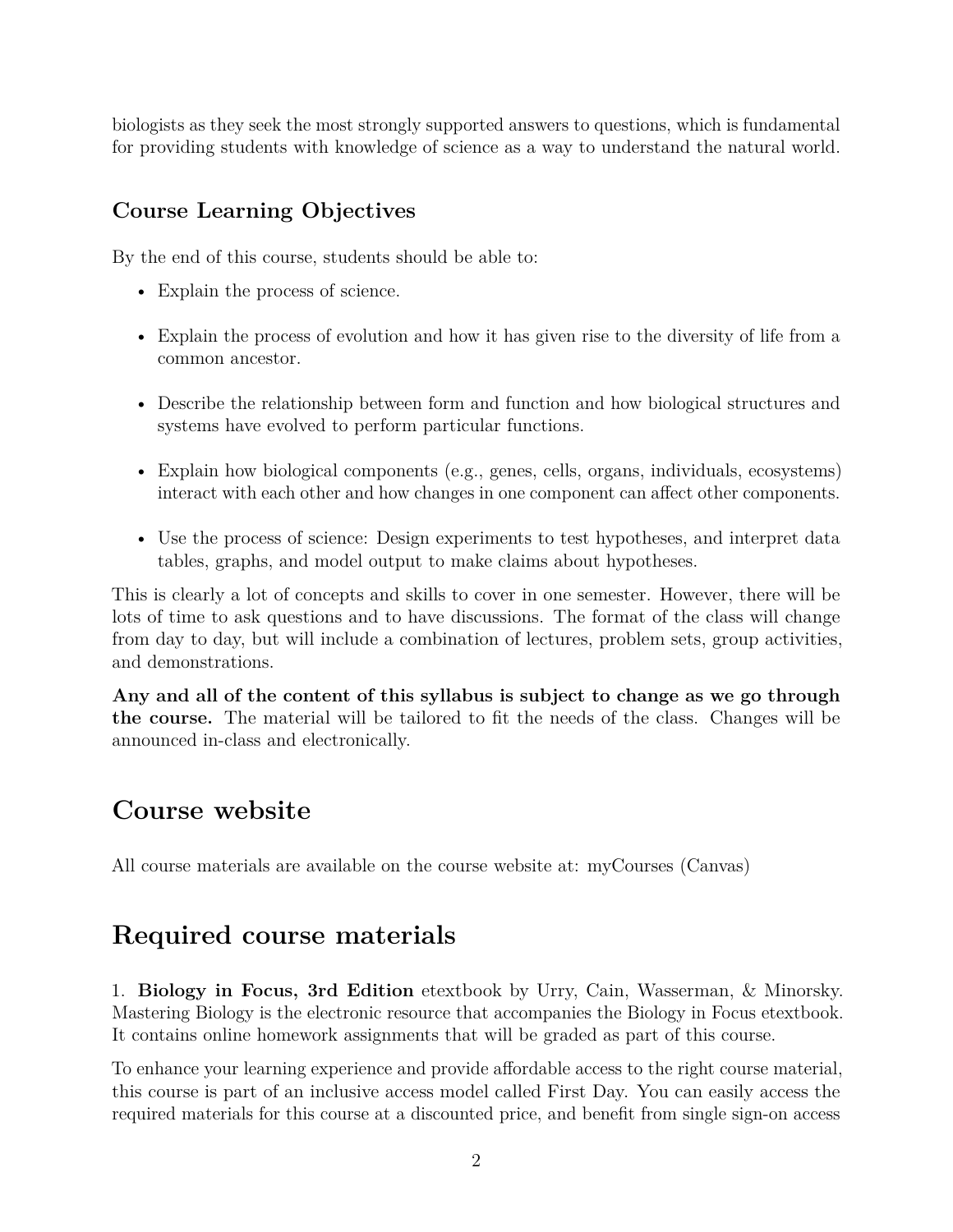with no codes required in myCoures (Canvas). UNH has billed you for your Biology in Focus etextbook at the discounted price as a course charge for this course. You can locate your required etextbook by going to the BIOL 412 myCourses page and clicking on "First Day Course Materials" on the left-hand side of the myCourses page. You can choose to Opt-Out through September 4, 2021, but you will be responsible for purchasing your course materials at the full retail price and access to your materials may be suspended. It is NOT recommended that you Opt-Out, as these materials are required to complete the course. For more information and FAQs go to customercare.bncollege.com.

2. **iClicker 2**: iClicker is a student response system that will be used during class. iClicker 2 can be purchased from the University bookstore in the MUB (see here) or from Amazon.com (see here). Once purchased, your iClicker needs to be registered on the BIOL 412 course webpage on myCourses by clicking on "i>clicker" in the left-hand menu and following the directions. If you encounter problems, you can find specific directions for registering your iClicker here:<https://td.unh.edu/TDClient/KB/ArticleDet?ID=1790> If you have any problems with your iClicker, see the troubleshooting guide here: [https://td.unh.edu/TDC](https://td.unh.edu/TDClient/KB/ArticleDet?ID=806) [lient/KB/ArticleDet?ID=806](https://td.unh.edu/TDClient/KB/ArticleDet?ID=806) If this does not help, you can contact/visit the Academic Technology Support Center in Dimond Library or fill out a webform here: [https://td.unh.e](https://td.unh.edu/TDClient/Requests/ServiceDet?ID=194) [du/TDClient/Requests/ServiceDet?ID=194](https://td.unh.edu/TDClient/Requests/ServiceDet?ID=194)

3. **Scientific Calculator**: During the semester, you will be doing problem sets that may require a calculator. It need not be fancy, but it must be able to take logs and natural logs (ln). You can purchase a simple scientific calculator for about \$10 from Staples.

# **Assignments**

### **Weekly quizzes: (15%)**

Almost every week, we will have an online quiz to gauge your understanding of the material. This will serve as an important check on your knowledge before the exams. I drop the two lowest quiz grades over the course of the semester.

#### **Homework assignments (15%):**

At the end of each module (usually one week) there will be an individual homework assignment due on myCourses. This will serve as an important check on your knowledge before the exams. I drop the two lowest homework grades over the course of the semester.

### **In-class assignments (10%)**

Students will be expected to be engaged each class period. This will involve participating in discussions, group activities, and clicker questions.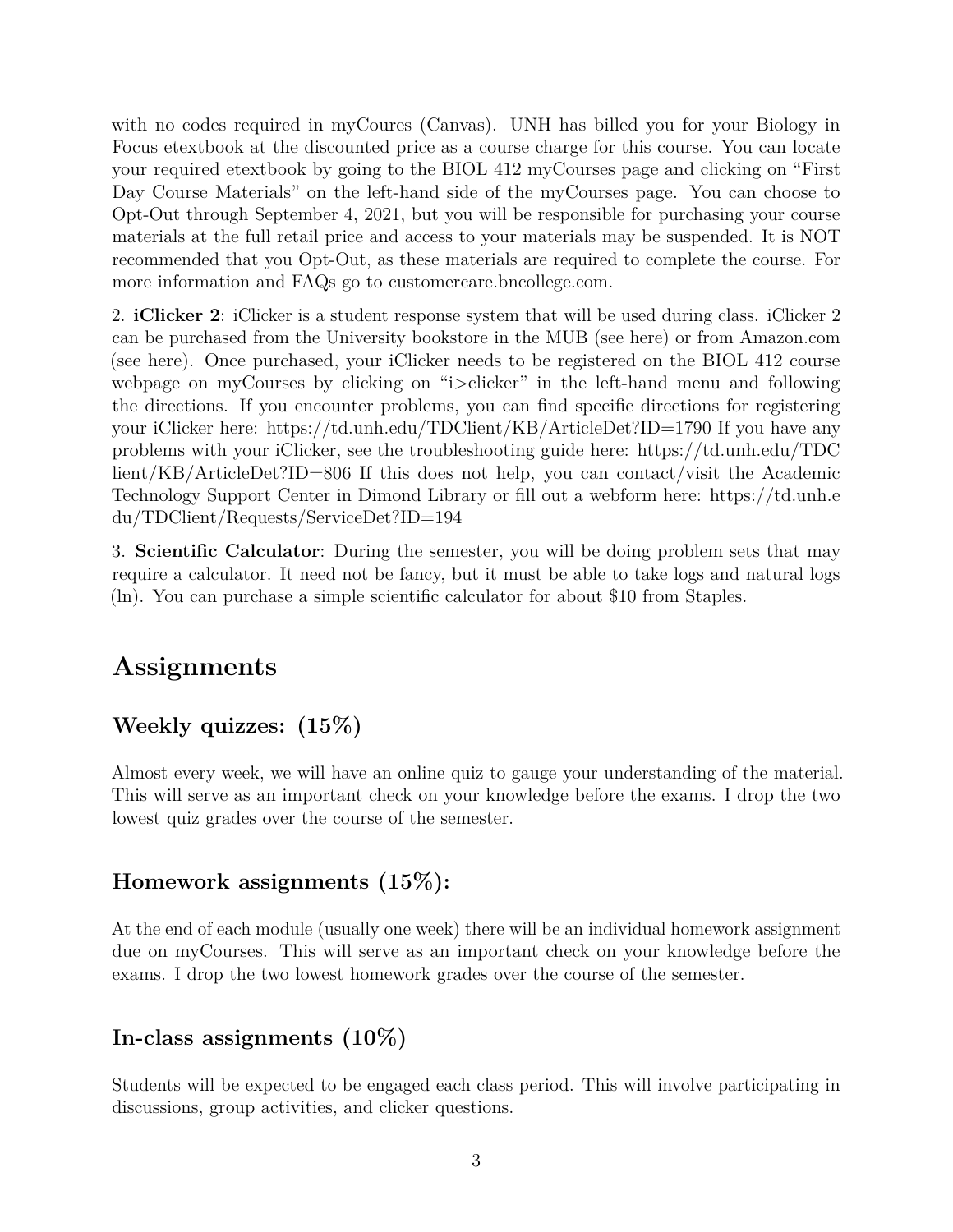#### **Exams (30%)**

There will be three exams over the course of the semester, including the final exam. The final exam is not cumulative.

#### **Lab (30%)**

The laboratories have been developed to support their designation as Inquiry Attribute courses. They are focused on sustaining student curiosity, developing student understanding and the ability to construct and evaluate different hypotheses, and creating effective communicators. **Although a part of your overall grade for the course, these laboratory activities are not taught or coordinated by Professor White.**

### **Grading scale**

Final letter grades for Biology 412 are a composite of your lecture grade (70% weight) and lab grade (30% weight) and are not curved but based on the following grade ranges: The grading scale will follow the standard UNH percentage scale:

| Percentage         | Grade          |
|--------------------|----------------|
| 100.00-94.00%      | $\mathsf{A}$   |
| 93.99-90.00%       | $A-$           |
| 89.99-87.00%       | $B+$           |
| 86.99-83.00%       | B              |
| 82.99-80.00%       | $B -$          |
| 79.99-77.00%       | $C+$           |
| 76.99-73.00%       | $\overline{C}$ |
| 72.99-70.00%       | $C-$           |
| 69.99-67.00%       | $D+$           |
| 66.99-63.00%       | D)             |
| 62.99-60.00%       | $\Gamma$       |
| At/below $59.99\%$ | F              |

## **Course Policies and General Expectations**

• **Academic Honesty and Honor Code**: In all cases except for explicitly stated group work, performance on tests is to be based on individual effort, and will be graded as such. Tests are to be electronics-free; phones, tablets, ipods/pads, whatever, are expected to be put away, not visible, and not accessed during the test. Any violation of the academic honesty policy [\(https://www.unh.edu/student-life/09-academic-honesty\)](https://www.unh.edu/student-life/09-academic-honesty) can result in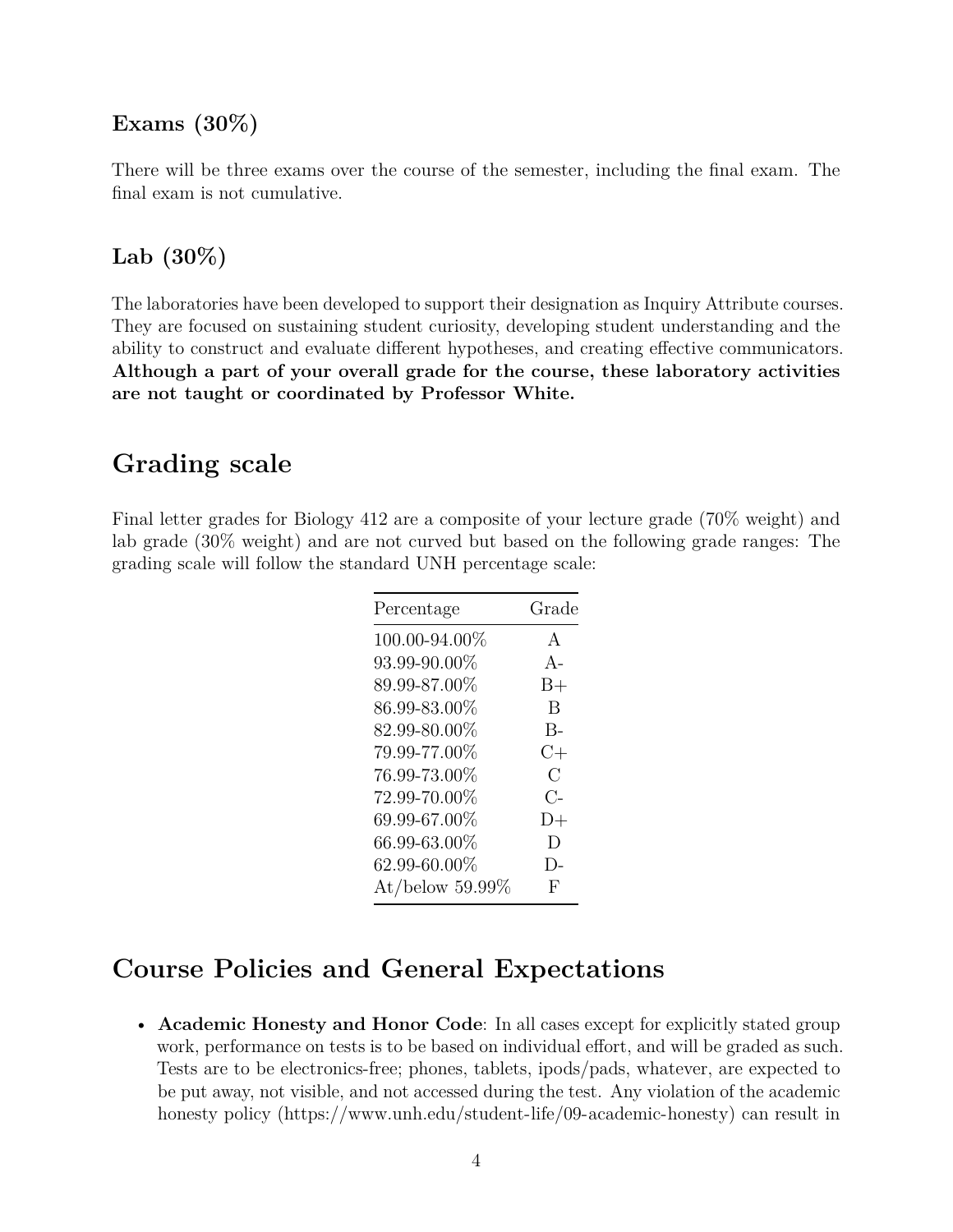an F in the class. This includes, but is not limited to: cheating on exams, using multiple clickers for absent students, submitting an assignment completed as coursework for another class (misrepresentation), and plagiarism. Particularly for laboratory reports, be aware of what plagiarism is (unattributed use of others' ideas as your own). I encourage all of you to take the plagiarism tutorial because you are responsible for understanding what plagiarism is: [https://cola.unh.edu/academics/plagiarism-tutorial.](https://cola.unh.edu/academics/plagiarism-tutorial)

- **Classroom Behavior Expectations**: To ensure a climate of learning for all, disruptive or inappropriate behavior may result in exclusion (removal) from this class. As a reminder, cell phone/pda, etc. use, including text messaging, and videotaping and recording is not permitted in this class by Faculty Senate rule unless by instructor permission.
- **Exam Policy**: Make-up exams will be scheduled only under the most compelling circumstances (e.g., death in the family, severe illness). If you think you may have to miss an exam, talk to me prior to the exam date. Make-up exams must be completed within one week of the original exam. The final exam will only be given during the officially scheduled time.
- **Online Assignment Policies**: Some of the assignments you complete will be directly on myCourses (Canvas). It is your responsibility to check to make sure that a grade was properly recorded.
- **Late Work Policy**: No assignments turned in late will receive credit. Instead, I have a policy of dropping the lowest scores on assignments in some categories (see Course Activities and Grading section).
- **Re-grade Requests**: Everyone makes mistakes, instructors included. Re-grade requests for a question you think I may have mistakenly graded must be made within one week of when the assignment or exam was returned. These requests must be made in person, not over email.

# **Communication Policy:**

If you have questions about anything related to the course, please use the course email: [BIOL412.White@gmail.com.](mailto:BIOL412.White@gmail.com) We will not reply to emails sent via myCourses.

If you need to contact me about a personal or confidential matter (e.g., disability accommodations), please e-mail me directly [\(Easton.White@unh.edu\)](mailto:Easton.White@unh.edu). I will make every effort to answer your emails promptly, but email replies may take up to 24 hours during the week and 48 hours over the weekend. Additionally, I will not reply to emails between the hours of 10 pm – 8 am. All emails, including those sent from phones, should be addressed respectfully to Dr. or Prof. White. Beginning emails with "Hey," or no greeting at all does not fall into this category. Additionally, please use proper spelling and punctuation and include your name at the bottom of the email. Before sending an email, ask yourself the following: If I were looking for a job, would I send this email to my prospective employer?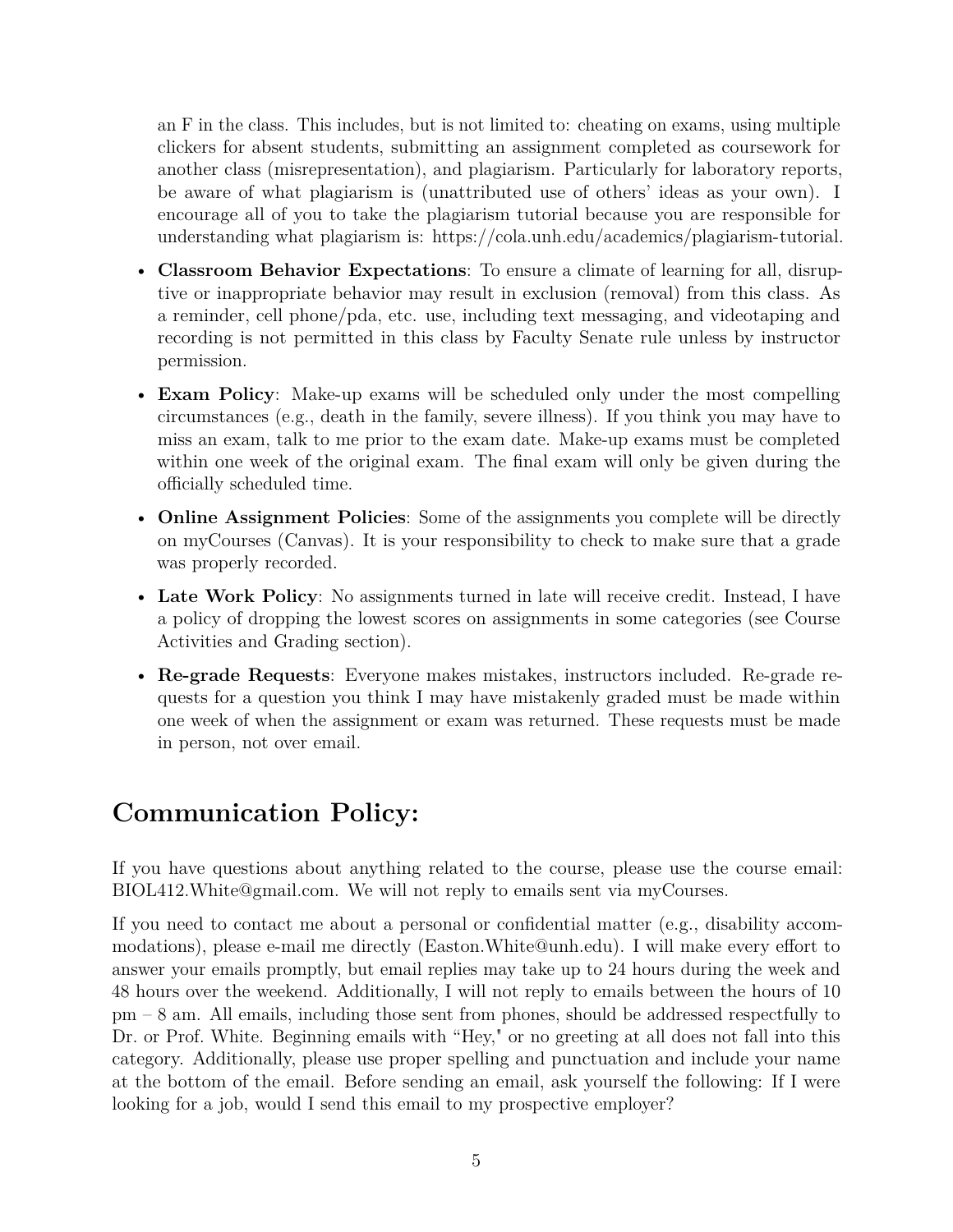# **Disability Accommodations**

According to the Americans with Disabilities Act (as amended, 2008), each student with a disability has the right to request services from UNH to accommodate his/her disability. If you are a student with a documented disability or believe you may have a disability that requires accommodations, please contact Student Accessibility Services (SAS) at 201 Smith Hall. Accommodation letters are created by SAS with the student. Please follow-up with your instructor as soon as possible to ensure timely implementation of the identified accommodations in the letter. Faculty have an obligation to respond once they receive official notice of accommodations from SAS, but are under no obligation to provide retroactive accommodations. For more information refer to www.unh.edu/studentaccessibility or contact SAS at 603.862.2607, 711 (Relay NH) or [sas.office@unh.edu.](mailto:sas.office@unh.edu)

# **Getting academic help**

If you are having academic difficulty, you should visit the Center for Academic Resources (CFAR) in Smith Hall (on Main Street by Stoke Hall, phone 862-3698; or [https://www.unh.](https://www.unh.edu/cfar) [edu/cfar\)](https://www.unh.edu/cfar). They have a variety of written materials that will help you develop effective study skills, including note-taking, planning your study time, exam skills, how to take different kinds of exams, and how to study for different exam types. This is an extremely valuable source of information for students. The Center also has counseling and training sessions tailored for individuals and groups.

Your academic success in this course is very important to me. If, during the semester, you find emotional or mental health issues are affecting that success, please contact Psychological and Counseling Services (PACS) (3rd fl, Smith Hall; 603 862-2090/TTY: 7-1-1) which provides counseling appointments and other mental health services.

The University of New Hampshire and its faculty are committed to assuring a safe and productive educational environment for all students and for the university as a whole. To this end, the university requires faculty members to report to the university's Title IX Coordinator (Donna Marie Sorrentino, [dms@unh.edu,](mailto:dms@unh.edu) 603-862-2930/1527 TTY) any incidents of sexual violence and harassment shared by students. If you wish to speak to a confidential support service provider who does not have this reporting responsibility because their discussions with clients are subject to legal privilege, you can find a list of resources here (privileged confidential service providers/resources). For more information about what happens when you report, how the university considers your requests for confidentiality once a report is made to the Title IX Coordinator, your rights and report options at UNH (including anonymous report options) please visit (student reporting options).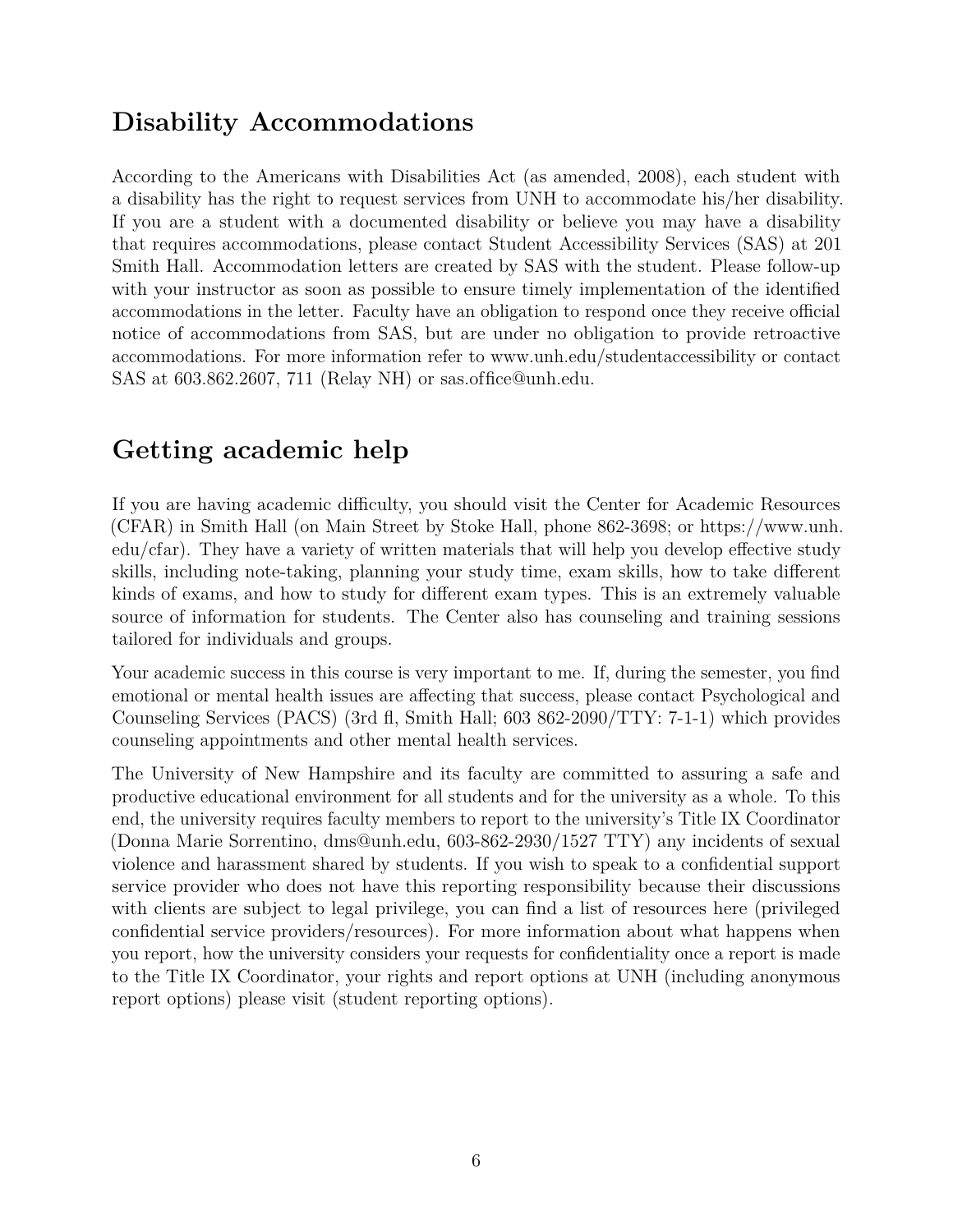# **Tips for being Successful in this Course**

Research on how students learn best has shown that it is critical for students to be involved in the learning process—termed active learning. Thus, watching lectures or reading through a textbook is not sufficient. Instead, in this course, you will be challenged during class-time, through assignments, and during the lab section. You will expected to be an active participant in your learning. Thus, students should be prepared to actively participate in their learning experience. In addition, in order to succeed, it is also important to:

- **ATTEND CLASS** and take your own notes. Studies on learning have repeatedly documented that each exposure to hearing and seeing material, and writing your own notes has a cumulative positive effect on retention of material. Other studies have reinforced that it is best to write your notes by hand rather than type them into a computer initially.
- **ACTIVELY READ** the assigned textbook sections before class. This means taking notes, verbally summarizing each section, reciting key concepts and terms, linking concepts to things you already know or are personally meaningful, quizzing yourself on the material, and doing practice questions in the book BEFORE class.
- **REVIEW AND SUMMARIZE** your notes after each class. If not reviewed within 24 hours, 50% of information is forgotten. This is a good time to write out answers to the Learning Objectives and the Practice Questions. Always organize your answers so that it is easy to see the critical points - an outline or skeleton structure for the complex questions allows you to easily identify the major parts. In writing out answers to the Practice Questions, use both your class notes and the textbook.
- **BE ATTENTIVE AND ASK QUESTIONS** during class. Share your thoughts and ideas during group and class discussions.
- **FORM A STUDY GROUP** and meet regularly. Most learning takes place among peers where you are given opportunities to verbalize your own understanding of concepts. Can you explain your answers and give examples to others?
- **DON'T FALL BEHIND** in your reading or in answering the Practice Questions, and then attempt to "catch up" just before an exam. My recommendation is to make sure that you have done ALL the Practice Questions one week before the exam, and that you have your notes organized and ready for mastering concepts - this involves being able to recognize the parts of a concept, explain them, and give examples if asked. Don't attempt to re-learn everything the night before an exam. If you have not looked at your notes each week, you are not going to do well on the exam by cramming for 4-8 hours the night before. It is not possible to re-learn all of that material in such a short time!
- **SEEK OUT HELP** when you begin to experience a problem rather than right before an assignment is due. If you need help at any point during the course, take advantage of office hours. I want to help you to succeed!